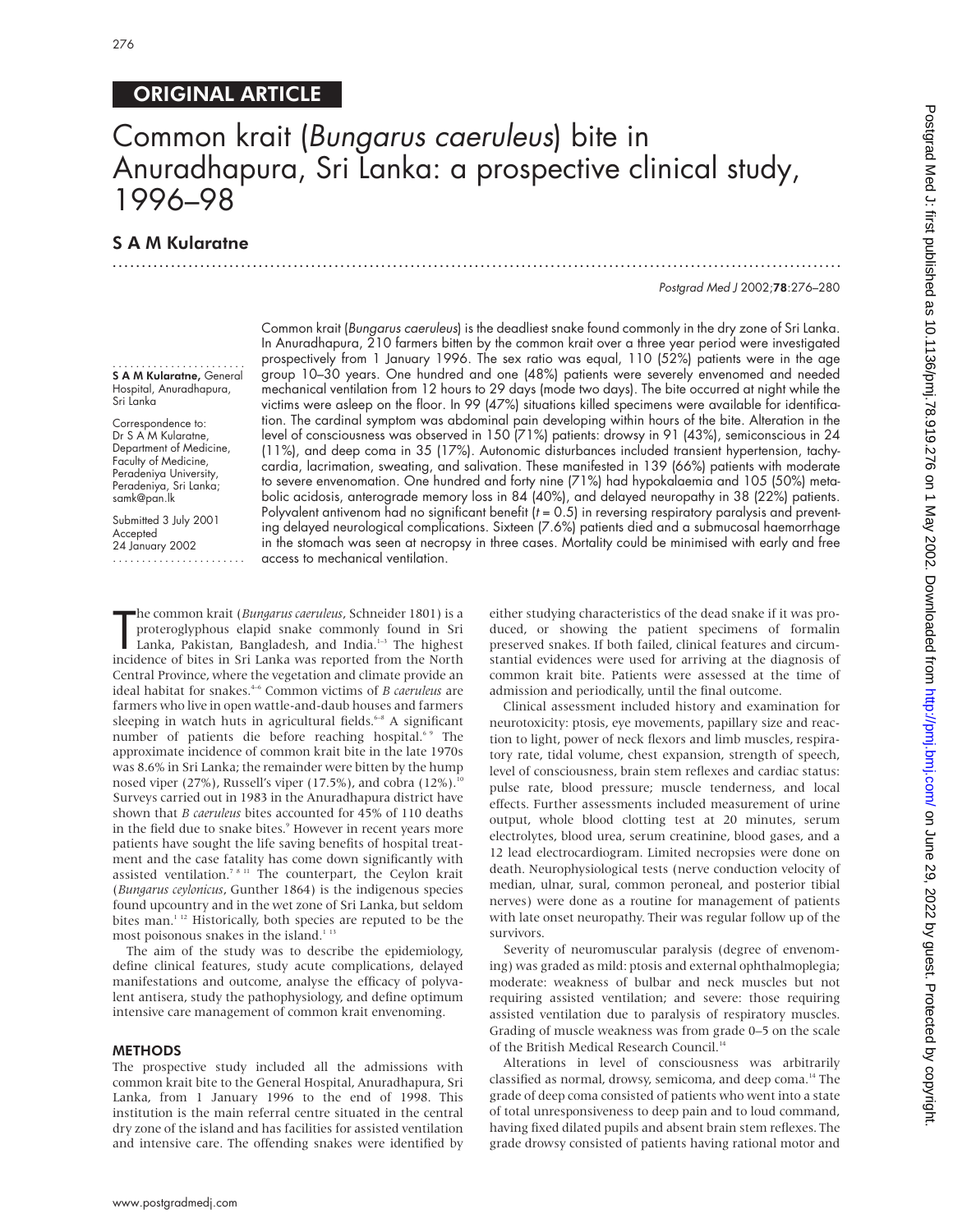verbal response, who remained sleepy with intermittent disorientation but were arousable. The balance belonged to the semicoma group.

Autonomic dysfunction parameters included chemosis, lacrimation, salivation, sweating, rate and fluctuation of heart beat, and fluctuation of systolic and diastolic blood pressure. Monitoring pulse rate according to the respiratory cycle, changing position, and pharyngeal stimulation was possible.<sup>14</sup> After reasonable recovery of patients, memory and higher functions were tested according to the standard  $\,$  recommendation.  $\,$   $\,$   $\,$ 

The routine management protocol of common krait bite in hospital was adopted without modification. Initial resuscitation was the cornerstone of management and patients in severe respiratory paralysis were offered assisted ventilation. Patients with stable respiration were monitored for early neuromuscular respiratory paralysis.

Initiation of assisted ventilation was considered when tidal volume was below 200 ml, the power of neck flexors was below grade 3, there was central cyanosis, mental confusion, and failing speech. With the earliest sign of systemic envenoming, all the patients were treated with Indian polyvalent antivenom (Haffkine Bio-Pharmaceutical Corporation Ltd, Bombay,India) infusion, which is raised against four snakes including the common krait. The standard dose of 10 vials was given to the all patients and it was repeated in 36 cases. Vital parameters such as heart rate and rhythm, peripheral oxygen saturation, maintenance of fluid balance, physiotherapy, adjustment of assisted ventilation to maintain normal blood gases, early detection, and treatment of complications either by a result of envenoming or mechanical ventilation were closely monitored. Details including age, sex, socioeconomical status, time, place and site of bite, and clinical assessment, investigations, complications, outcome, and treatment were documented in a well designed pro forma. Recovered patients were followed up for late sequelae.

#### RESULTS

There were 210 patients with *B caeruleus* bites, accounting for 9% of all snake bite admissions to the General Hospital, Anuradhapura. Envenoming was severe in 101 (48%), moderate in 38 (42%), and mild in 49 (23%) patients. Interestingly, in 22 (10%) patients there were no signs of envenoming, in spite of proved bites with definitive fang marks. Overall, in 99 (47%) situations, the offending snakes were killed and brought along with the patients and identified as common krait by the author. In the rest, other diagnostic criteria were adopted.

#### Socioeconomic status, time of bite, and seasonal distribution

All the patients were from poor farming families living in villages, 202 (96%) of them in cadjan thatched, wattle-and-daub houses where individuals sleep on the floor. These houses were surrounded by uncleared vegetation. Most of the bites occurred at night while the victims were sleeping on the floor except in three cases where the bite took place during the daytime on footpaths and in another in a watch hut situated in a treetop. In two thirds, the bite took place between 2200 to 0400 hours, indicating midnight preponderance.

A significant number of patients 65 (31%) had not been aware of the bite but had woken up with colicky abdominal pain. In 35 (17%) patients the site of the bite was undetectable and they presented with abdominal pain, dyspnoea, dysphagia, and signs of neuromuscular paralysis. All detectable bites were seen on exposed parts of the body: 50 (30%) on the hand, 27 (16%) foot, 20 (12%) upper arm, five neck, and three earlobe (out of 168 patients).

The maximum number of krait bites 103 (49%) occurred during the rainy season, especially in the months of September to December, during the North and East monsoon. It was

|              | Table 1 Incidence of different symptoms and signs |
|--------------|---------------------------------------------------|
| on admission |                                                   |

| Symptom/sign             | All patients (%) | Severe patients (%)* |
|--------------------------|------------------|----------------------|
| Dyspnoea                 | 143 (68)         | 91 (90)              |
| Abdominal pain           | 143 (68)         | 83 (82)              |
| Dysphagia                | 134 (64)         | 73 (73)              |
| Chest pain               | 109 (52)         | 60 (60)              |
| <b>Faintness</b>         | 96 (46)          | 46 (46)              |
| Giddiness                | 67 (32)          | 32 (32)              |
| Myalgia                  | 63 (30)          | 36 (36)              |
| Vomiting                 | 33 (16)          | 18 (18)              |
| Ptosis                   | 147 (70)         | 83 (82)              |
| Weakness of limbs        | 134 (64)         | 78 (78)              |
| Decreased consciousness  | 134 (64)         | 78 (78)              |
| Weakness of neck flexors | 126 (60)         | 68 (68)              |
| <b>Blurred</b> vision    | 111(53)          | 65 (65)              |
| Decreasesed respiration  | 94 (45)          | 77 (77)              |
| Local reaction           | 63 (30)          | 18 (18)              |

our experience that most admissions of krait bites follow rainfall, even after an isolated shower during the drier months of the year. However, there were 19 admissions during the severe drought in July to August 1997.

## Age and sex distribution

The sex ratio was equal and the commonly affected age group was between 10 and 30 years (52%). Envenoming was extremely severe in children below 10 years of age (12 patients). Nine patients were above the age of 60 years.

#### Clinical features

Abdominal pain was the first symptom to manifest with a range of minutes to a few hours.

Other common clinical features were weakness of limbs, inability to stand up, drooping of eye lids, double vision, difficulty in breathing, and changing sensorium; all progressed rapidly to severe neuromuscular paralysis. Less commonly, myalgia, paraesthesia at the site of bite, decreased hearing and vision, and faintness were observed. Very often the site of the bite and fang marks were indistinct and the local reaction was faint. Bites on fingers and hands invariably produced a significant local reaction with swelling and pain (table 1). The time taken for hospital admission from the time of bite ranged from one to 20 hours; 164 patients were admitted to hospital within seven hours of the bite.

#### Respiratory paralysis

Of the 210 patients, 101 were ventilated, and the time lag to initiation of ventilation was 30 minutes to 50 hours with a mode of six hours. Seventy five (74%) patients needed ventilation within 10 hours of the bite. Fifty five (54%) patients developed respiratory arrest with no recordable tidal volume during ventilation and 13 (12%) of them did so within one hour of admission. Duration of ventilation ranged from 12 hours to 29 days (mode two days).

Recovery of neuromuscular paralysis was assessed by examination of muscle power and measuring tidal volume at regular intervals. Recovery of neck flexion to power grade 2–3 had significant correlation to the onset of stable recovery of respiration ( $r = 0.491$ ,  $p < 0.05$ ); this was used as a parameter to wean patients off ventilation.

## Level of consciousness

The level of consciousness was normal in 60 (29%), drowsy in 91 (43%), semiconscious in 24 (11%), and deep coma in 35 (17%) patients. Patients in deep coma had absent brainstem and spinal reflexes; pupils remained fully dilated and light reflexes were absent. The onset of deep coma ranged from two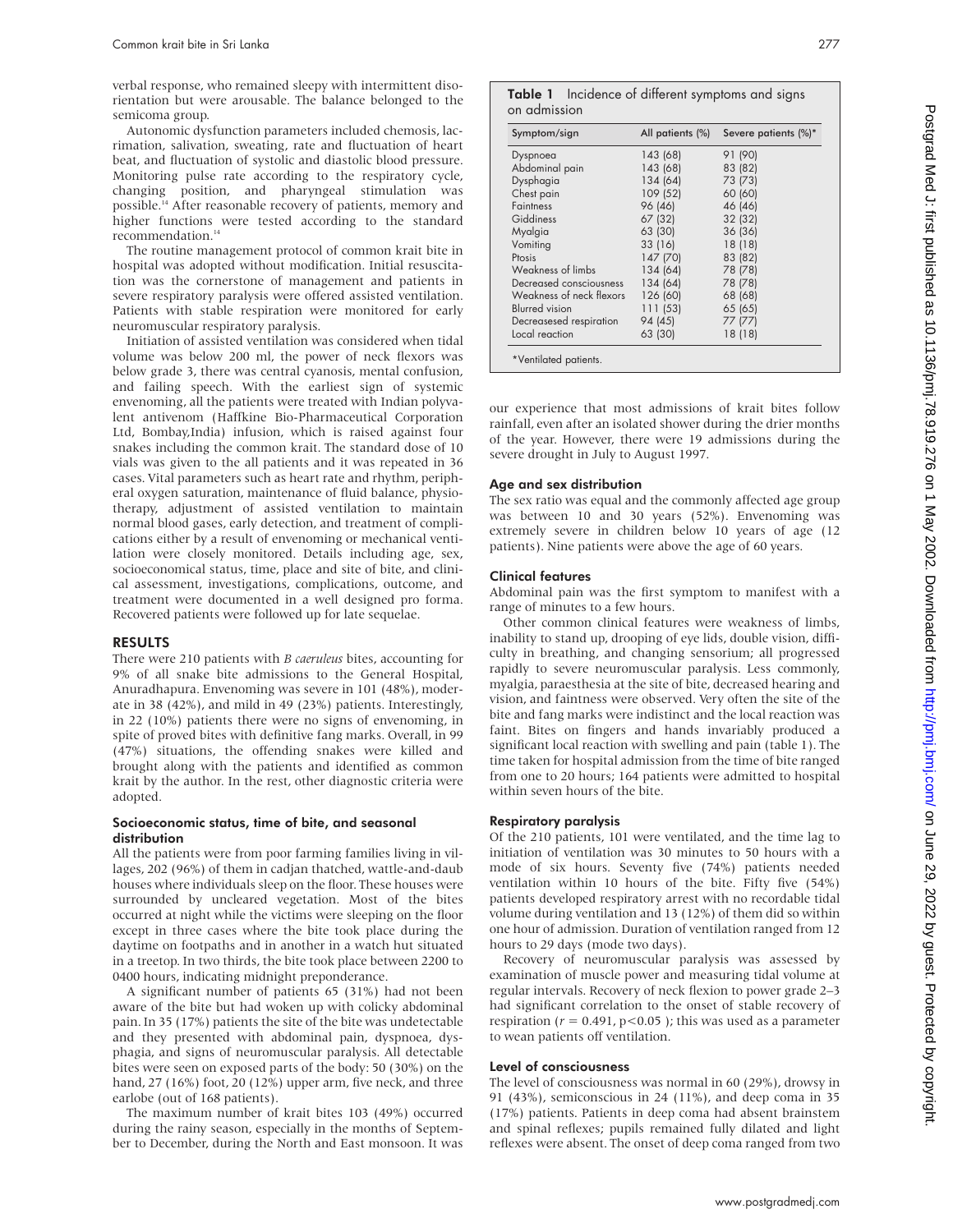|           | <b>Table 2</b> Details of autonomic dysfunction (188) |  |
|-----------|-------------------------------------------------------|--|
| patients) |                                                       |  |

| Dysfunction                        | Severe group<br>$(\%)$ (n=101) | Mild-moderate<br>$(%) (n=87)$ |
|------------------------------------|--------------------------------|-------------------------------|
| Chemosis, lacrimation,<br>sweating | 101 (100)                      | 38 (43)                       |
| Heart rate (beats/min)             |                                |                               |
| $90 - 120$                         | 45 (44)                        | 46 (52)                       |
| $120 - 150$                        | 38 (37)                        | 4                             |
| >1.50                              | 18(18)                         | 0                             |
| Paralytic ileus                    | 42 (41)                        | ∩                             |
| Blood pressure (mm Hg)             |                                |                               |
| 130/90-150/100                     | 68 (67)                        | 42 (48)                       |
| 150/110-190/130                    | 24 (23)                        | Ω                             |

hours after the bite up to 48 hours and the persisted from six hours to five days (mode 12 hours).

Patients in deep coma developed more complications than others during assisted ventilation. These included collapse of lung segments in 10 patients, hypostatic pneumonia in eight, ileus in 23, ventricular arrhythmia in two, atrial tachycardia in 18, and adult respiratory distress syndrome (ARDS) in six patients (five died). Twenty two patients in deep coma made a complete recovery. The level of consciousness had a direct and significant correlation to the duration of respiratory paralysis  $(r = 0.6386, p < 0.01)$  as patients in deep coma needed longer duration of ventilation.

# Autonomic dysfunction

Fluctuation of sympathetic and parasympathetic activity was observed in all grades of envenoming during the first 48 hours and included sweating, tearing, chemosis, fluctuation of heart rate, and blood pressure. These were more marked in the severely envenomed patients (table 2).

There was no change in heart rate or blood pressure with changes in position or to pharyngeal stimulation during physiotherapy. Paralytic ileus leading to abdominal distension and absent bowel sounds was manifested in 42 patients. Sixty six patients with severe envenoming had semidilated pupils with positive light reflex and the remaining 35 had completely dilated fixed pupils during the stage of deep coma.

## Hypokalaemia

Significant hypokalaemia (serum potassium <3.5 mmol/l and U waves on the electrocardiogram) was observed in 149 (71%) patients during early stages, especially in the first 48 hours. Hypokalaemia was not related to respiratory alkalosis and needed replacement therapy, depending on the severity. Furthermore, metabolic acidosis within first 24 hours was seen in 105 ( 50%) patients (hypokalaemic acidosis).

## Specific treatment

As specific antivenom raised against common krait venom was not available, all the patients in the series were given polyvalent Haffkine antivenom in different doses in the first 48 hours, regardless of the severity of the condition. There was no significant difference between the duration of ventilation (recovery of ventilation) and the dose of antivenom administered  $(t = 0.5, p = 0.15)$ . This suggests that higher doses of antivenom have no effect in reversing respiratory failure in common krait bite.

## **Outcome**

Highest mortality rate was seen in the year 1996, during which seven (17%) patients died in spite of intensive care management. The causes of death were ARDS in four, arrhythmia in one, and poor resuscitation before admission in two. Three patients developed ARDS while recovering from

| patients $(n=101)$ | Table 3 Recovery of functions in severely envenomed |
|--------------------|-----------------------------------------------------|
|                    |                                                     |

| Recovered function              | No of patients Mean (days)* |     |
|---------------------------------|-----------------------------|-----|
| Cough reflex                    | 53                          | 2.6 |
| Gag reflex                      | 54                          | 2.8 |
| Normal consciousness            | 90                          | 2.8 |
| Ophthalmoplegia                 | 101                         | 3.6 |
| Memory                          | 78                          | 4.0 |
| Neck to power grade 2-3         | 96                          | 4.0 |
| Normal respiration              | 101                         | 3.0 |
| Facial muscles                  | 101                         | 5.0 |
| Ptosis                          | 101                         | 5.1 |
| Distal muscles (hand grip/foot) | 101                         | 6.0 |
| Proximal muscles (hip/shoulder) | 101                         | 7.5 |
| Sitting up, unsupported         | 96                          | 7.0 |
| Neck to full strength           | 101                         | 8.7 |

neuromuscular paralysis and died despite specific management. Retrospectively, three of these patients had had nasal insufflation of herbal medicinal juice (gnasna); this could have induced chemical pneumonits leading to ARDS. Six (7%) patients died in 1997 and five of them were children under 10 years. Outcome in 1998 had improved: three (3.7%) died (ARDS in one and delay in resuscitation in two patients). There were no deaths in children after the availability of a paediatric intensive care unit in close proximity to the children's ward. Overall mortality rate was 7.6%. The recovery rate of physiological functions in severely envenomed patients  $(n = 101)$  was assessed (table 3).

Eight necropsies were done on three clinical categories of cases: four cases of ARDS, one case of hypoxic brain death ventilated for more than two days, and three cases of acute death within 17 hours of the bite. In ARDS patients the lungs were congested and haemorrhagic and histology confirmed ARDS; erosions and bleeding points were seen in gastric mucosa, one case showed mottling haemorrhages in the renal cortex and bleeding in both adrenal glands. In the acute deaths large submucosal haemorrhagic patches (5–9 cm in diameter) in the gastric mucosa were seen in all the three cases; mottling haemorrhages in myocardium, adrenal glands, and kidneys were seen in one case.

Congestion of brain, lungs and severe gastric erosions, were seen in the patients with hypoxic brain death.

# Anterograde memory loss

Eighty four (40%) patients who recovered had a variable duration of memory loss. The range was 12 hours to eight days (mode three days). Duration of anterograde memory loss had no significant correlation to the lowest level of consciousness  $(r = 0.403, p = 0.000)$  or the duration of respiratory paralysis  $(r = 0.751, p = 0.000)$ . It was an independent and constant feature in severe envenoming.

# Delayed neuropathy

Thirty eight patients had delayed neurological deficits. Fourteen of them had nerve conduction defects in the ulnar, median, and common peroneal nerves that lasted for two weeks to six months before complete recovery. Sensory loss at the site of bite was observed in 34 patients; this lasted for two weeks to six months. One patient had bilateral ulnar nerve palsy with wasting of small muscles of the hands, four patients had glove type sensory motor neuropathy, and one patient developed cerebellar ataxia which persisted for two years.

# **DISCUSSION**

The medical importance of the genus *Bungarus*, its member species, details of physical characterisation, and distribution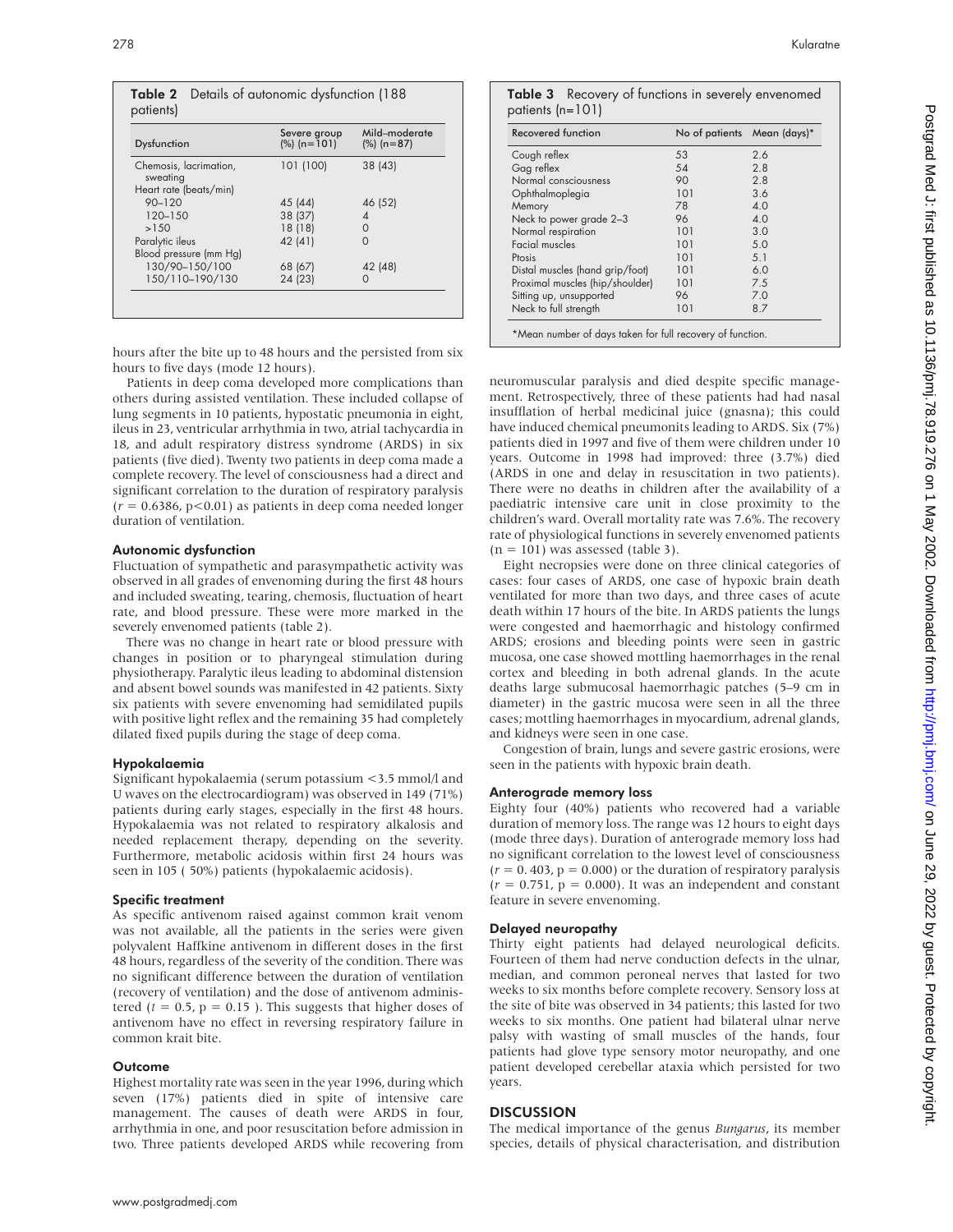in South East Asia was described in the early 19th century.<sup>12</sup> It was believed that the venom of the common krait (*B caeruleus*) produces depression of vital centres in the brainstem and contains haemolysins and haemorrhagins.<sup>1</sup>

Currently it is understood that bungarotoxins block the transmission at the neuromuscular junction.<sup>7</sup><sup>15</sup> The mortality rate of 77% among 35 proved common krait bites in India<sup>16</sup> and deaths of 27 patients who received only traditional treatment in Sri Lanka<sup>5</sup> have been reported in the year 1954 and 1987 respectively. Field surveys and case studies done in the past have described the ecology, epidemiology, and some clinical aspects of common krait bite in Sri Lanka.<sup>345717</sup> Some studies concluded that 97% of snake bite deaths in Sri Lanka were due to common krait and Russell's viper bites.<sup>10</sup> There were 27 082 snake bites and 164 deaths reported in Sri Lanka in the year 1996.<sup>18</sup> However, incidence and prevalence figures of bites and deaths due to different snakes are not available in the national statistics. Nevertheless, the latest statistics of the General Hospital, Anradhapura, showed the incidence of species specific snake bite as Russell's viper 48%, non-venomous snakes 33%, common krait 9%, hump nosed viper 7%, and cobra 2%. The present study is the largest study of common krait envenoming in Sri Lanka that has unearthed significant findings worth further discussion and debate.

The common krait is a nocturnally active, terrestrial snake which lives close to human dwellings, but is not vicious by nature.<sup>3</sup> It creeps into houses over the ground or through the roof and exhibits arboreal tendencies.<sup>1347</sup><sup>13</sup> The present study testifies to these facts but also found the occasional daytime bite and biting in the tops of trees. It has also been observed by others that the bites occur at night while the victims are asleep.13478 Why the snake prefers to creep into human dwellings and how man becomes the victim is yet to be documented. The common krait normally prefers to feed on small snakes.<sup>13</sup> However, the krait is attracted by mice, rats, and geckos that are abundant in houses. $13$  While asleep, humans may be bitten either due to accidental handling or rolling over the snake, or exposed parts of the human body might be misidentified as prey. These may be possible provocative factors for a krait bite even though the common krait remains naturally indolent. The seasonal pattern of the common krait bite has been explained with mating behaviour,<sup>134</sup> but the present study has shown the influence of changing environment like rain and severe drought as contributing factors.

Abdominal pain is an important and unexplained symptom observed in the present study and mentioned by other authors.7 8 16 17 When a patient is unaware of the bite, and wakes in the night with colicky abdominal pain, mainly in the epigastrium, they may be misdiagnosed due to lack of awareness on the part of medical practitioners. The finding of submucosal haemorrhages in the stomach in acute death may be responsible for this symptom. However, the finding of gastric erosions in many necropsies could be related to acute stress.

Mottling haemorrhages in the other organs and adrenal bleeding in a patient who developed shock before death could be directly related to envenoming or a secondary manifestation. Nevertheless, there are a few cases of bleeding tendency reported in the past.<sup>19</sup> A significant number of patients had myalgia but the lack of facilities prevented us testing for myoglobin in plasma and urine. A former study of five common krait bites at Anuradhapura had demonstrated myoglobinaemia in one patient who had myalgia.7 One of the patients envenomed by the Malayan krait (*Bungarus candidus*) had generalised muscle pain and tenderness.<sup>20</sup> These suggest that presynaptic phospholipase A2 could cause rhabdomyolysis. However, none of the present patients had renal consequences of rhabdomyolysis. The question is: Does a similar process affect the smooth muscles in the stomach and gut to produce abdominal pain and minute bleeding?

Severe respiratory paralysis was seen in the half the number of patients and they would have died without assisted ventilation. Similar results have been reported in a previous study in which two patients out of five needed assisted ventilation, and it gives us an understanding about survival chance in natural evolution of envenoming in common krait bite.<sup>7</sup> Soon after establishing the intensive care unit at Anuradhapura, a study was done in a series of 30 patients who were managed with assisted ventilation in the year 1990 and the duration of ventilation ranged from eight hours to 10 days (median 33 hours), which is comparable with the duration of the present series. $11$ Rapidity of the development of respiratory paralysis in the present study showed a wide range from 30 minutes to 50 hours and another study has shown time range from seven to 12 hours.<sup>15</sup>

On comparison with cobra bite, which can kill a man in 30 minutes, the progression of envenoming may be slow in an occasional case of krait bite.<sup>17</sup>

The phenomenon of hypokalaemia needs explanation. A previous study has observed hypokalaemia in three patients and it was thought to be due to respiratory alkalosis as a result of hyperventilation.<sup>11</sup> Hypokalaemia was considered as an indicator to adjust the rate and volume of respiration in assisted ventilation.<sup>11</sup> However, the incidence of hypokalaemia was very high in the present study and it was associated with metabolic acidosis even though there were normal blood gases. The most likely explanation is the internal shift of potassium into cells due to β-adrenergic stimulation as a result of autonomic dysfunction.<sup>21</sup> However, external losses and internal shift of  $K^+$  and  $H^+$  due to hormones such as insulin, renin, and aldosterone should be excluded.

Delayed neuropathy is different from acute neuromuscular paralysis and needs structural damage to nerve fibre, nerve ending, or demyelination. A case report has highlighted symmetrical distal motor neuropathy after Ceylon krait bite in 1988.<sup>22</sup> The neurotoxins probably cause ultrastructural damage to motor nerve endings.<sup>23</sup> Excitation of both parasympathetic and sympathetic autonomic systems explains most of the clinical manifestations like increased secretions, dilated pupils, tachycardia, and hypertension. A patient who had a Malayan krait bite had fixed dilated pupil, sweating, tachycardia, and hypertension due to parasympathetic abnormalities. $2$ 

Alteration of the sensorium and progression to a deeply comatose state is not simply explained by cerebral hypoxaemia and the locked-in position due to severe neuromuscular paralysis. These patients were well oxygenated and the brainstem function tests were negative. Furthermore, associated anterograde memory loss is strongly suggestive of widespread depression of cerebral functions. Documentation of these observations are few in the literature. One patient with Ceylon krait bite remained deeply unconscious until death.<sup>12</sup>

The polyvalent antivenom, which is manufactured in India, has doubtful efficacy in reversing established neuromuscular and respiratory paralysis.7 8 17 Theakston *et al* clearly show the clearance of venom antigenaemia with intravenous polyvalent antivenom.<sup>7</sup> It had no effect on bound antigen in neuromuscular junctions, which occurs quite rapidly with envenoming, but it neutralises the unbound venom in the blood. This concept is supported by the absence of correlation between recovery of respiration and dose of administered antisera observed in the study. Development of highly penetrable monospecific antivenom against the local species to counter bound venom might reverse prolonged neuromuscular paralysis. Finding a suitable drug to displace venom tagged to the neuromuscular junction has been considered by many workers. Anticholinesterase had been tested and no benefit was found in reversing paralysis in two common krait bites and it was further confirmed by neurophysiological tests in six patients in a recent study.7 15 However, anticholinesterase had produced dramatic improvement in one patient after Malayan krait bite.<sup>20</sup>